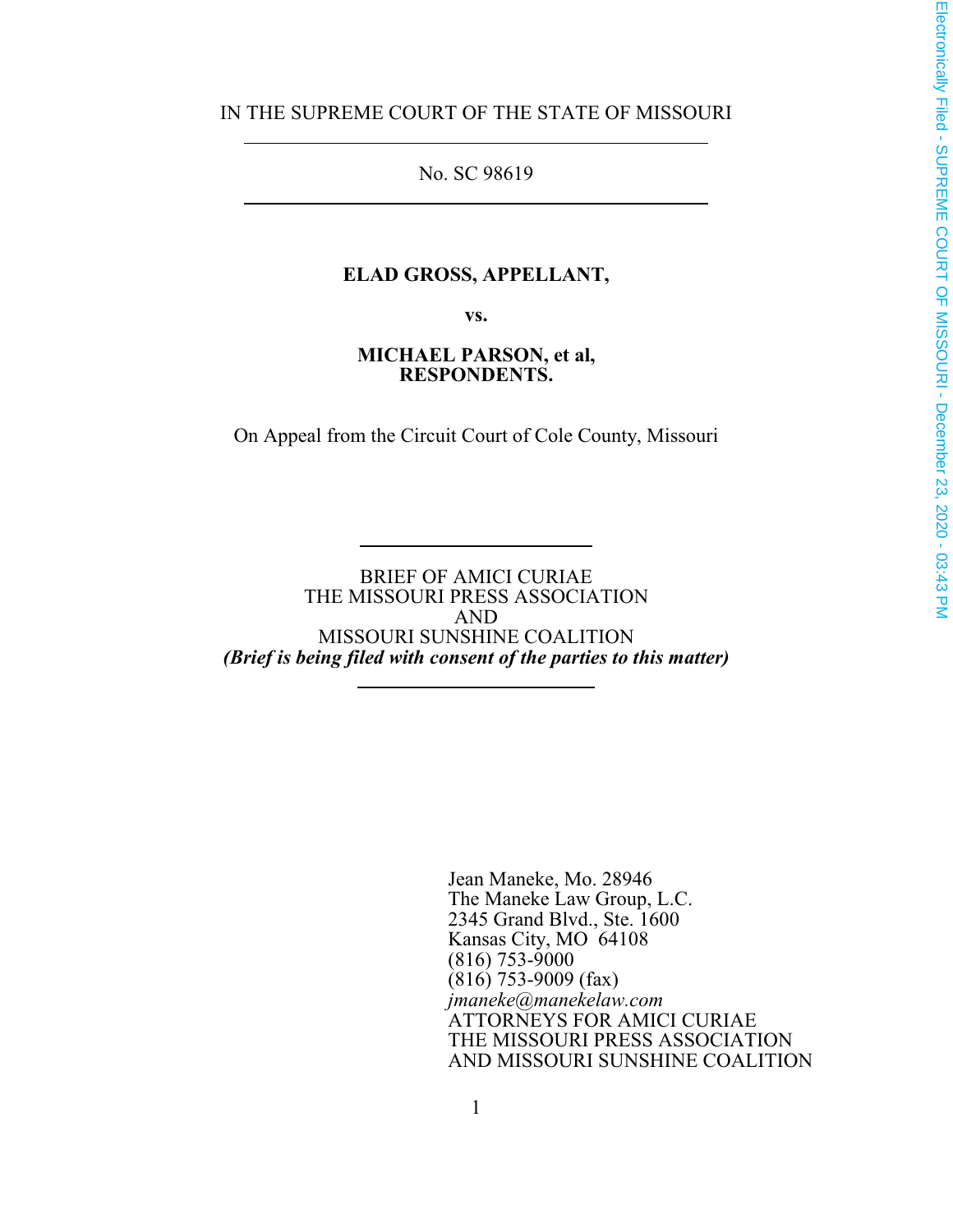# **TABLE OF CONTENTS**

| 1. | Table of Authorities                                                                                                                                | 3  |
|----|-----------------------------------------------------------------------------------------------------------------------------------------------------|----|
| 2. | <b>Introductory Statement</b><br>Interest of the Amici Curiae                                                                                       | 5  |
| 3. | <b>Statement of Facts</b>                                                                                                                           | 7  |
| 4. | Point Relied On                                                                                                                                     | 8  |
| 5. | Argument                                                                                                                                            | 9  |
|    | (I) The language in Chapter 610 is to be liberally construed as a matter<br>of public policy.                                                       | 11 |
|    | (II) If the records are public records, the public body should bear the cost of<br>separating open from closed records pursuant to Section 610.024. | 12 |
| 6. | Conclusion                                                                                                                                          | 18 |
|    |                                                                                                                                                     |    |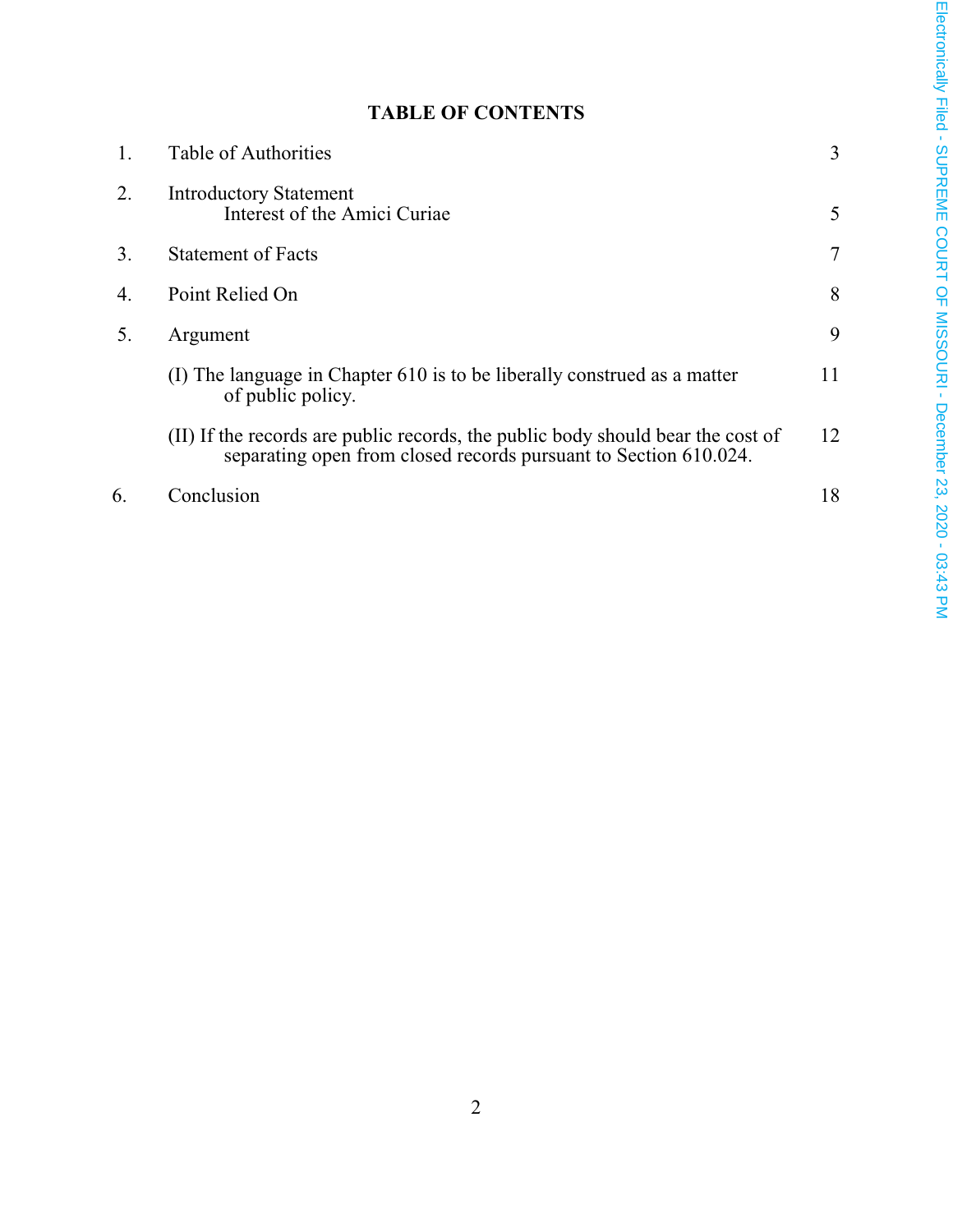# **TABLE OF AUTHORITIES**

### **Cases**

| Carter v. Stendeback, 482 S.W.2d 534 (Mo. App 1972)                                                                          | 16     |
|------------------------------------------------------------------------------------------------------------------------------|--------|
| Conroy v. Aniskoff, 507 U.S. 511, 113 S. Ct. 1562, 123 L. Ed. 2d 229 (1993);                                                 | 16     |
| Frazier v. Treasurer of Missouri as Custodian of Second Injury Fund,<br>869 S.W.2d 152 (Mo. Ct. App. E.D.                    | 11     |
| Globe-Democrat Pub. Co. v. Industrial Commission,<br>301 S.W.2d 846, (Mo.App. 1957)                                          | 14     |
| Guyer v. City of Kirkwood, 38 S.W.3d 412 (Mo., 2001)                                                                         | 13     |
| <i>In re Boland</i> , 155 S.W.3d 65 (Mo. 2005)                                                                               | 15     |
| Knight v. Krauser, 15-CV-0171-FJG, 2015 WL 3473157 (W.D.Mo. June 2, 2015)                                                    | 16     |
| Ladies Ctr., Nebraska, Inc. v. Thone, 645 F.2d 645 (8th Cir. 1981)                                                           | 16     |
| Laut v. City of Arnold, 417 S.W.3d 315 (Mo.App. E.D., 2013).                                                                 | 13     |
| Motton v. Outsource Intl., 7 S.W.3d 669 (Mo. App. E.D. 2002)                                                                 | 15     |
| Neufeld v. Searle Laboratories, 84-0932-CV-9, 1987 WL 19228<br>(W.D. Mo. Oct. 16, 1987), rev'd, 884 F.2d 335 (8th Cir. 1989) | 16     |
| Oregon County R-IV School District v. LeMon, 739 S.W.2d 553 (Mo.App. 1987)                                                   | 17     |
| Pulitzer Publishing Co. v. Missouri State Employees Retirement System,<br>927 S.W.2d 477 (Mo. App. 1996)                     | 11, 12 |
| Robert Williams & Co., Inc., v. State Tax Comm'n of Missouri,<br>498 S.W.2d 52 (Mo. banc 1973)                               | 17     |
| Schneider v. Missouri Division of Water Safety, 748 S.W.2d 677 (Mo. banc 1998)                                               | 11     |
| Sermchief v. Gonzales, 660 S.W.2d 683 (Mo. banc 1983)                                                                        | 11     |
| Spradlin v. City of Fulton, 982 S.W.2d 255 (Mo., 1998)                                                                       | 11     |
| Staley v. Missouri Director of Revenue, 623 S.W.2d 246 (Mo. banc 1981)                                                       | 11     |
| State ex rel. City Of Springfield v. Brown, 181 S.W.3d 219 (Mo.App. S.D., 2005)                                              | 13     |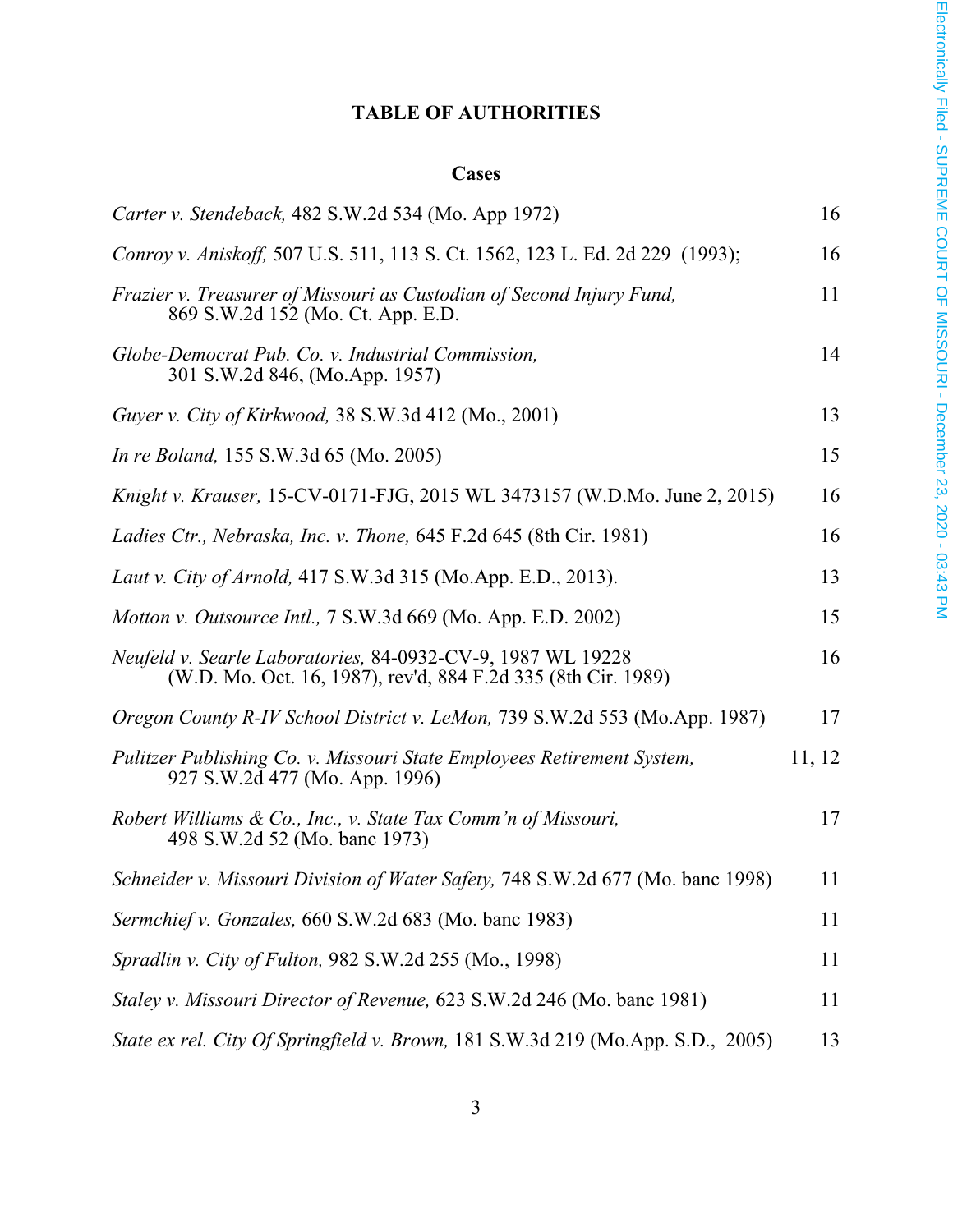| Strake v. Robinwood West Community Improvement District,<br>473 S.W.3d 642 (Mo., 2015)                       | 13             |
|--------------------------------------------------------------------------------------------------------------|----------------|
| State ex rel. Missouri Local Gov't Ret. Sys. v. Bill, 935 S.W.2d 659<br>(Mo. App. W.D. 1996)                 | 16, 17, 18     |
| <i>Sullivan v. Carlisle, 851 S.W.2d 510 (Mo. banc 1993)</i>                                                  | 11             |
| Thirty & 141, LP v. Lowe's Home Centers, Inc., $4:06$ CV 01781SNL,<br>2008 WL 1995344 (E.D. Mo. May 6, 2008) | 16             |
| Trailiner Corp. v. Director of Revenue, 783 S.W.2d 917 (Mo. banc 1990)                                       | 11             |
| Tribune Pub Co. v. Curators of Univ of Missouri, 661 S.W.2d 575<br>(Mo. App. W.D. 1983)                      | 12             |
| U.S. ex rel. Kimball v. Cathedral Rock Corp., 4:03CV1090HEA,<br>2010 WL 147810 (E.D. Mo. Jan. 11, 2010)      | 16             |
| White v. City of Ladue, 442 S.W.3d 493 (Mo. Ct. App. 2013)                                                   | 10, 16, 17, 18 |
|                                                                                                              |                |

### **Missouri Statutes**

| Chapter 610     | 5, 6, 9, 11, 12                    |
|-----------------|------------------------------------|
| Section 610.010 | 12, 13                             |
| Section 610.011 | 12                                 |
| Section 610.021 | 12                                 |
| Section 610.022 | 15                                 |
| Section 610.023 | 13                                 |
| Section 610.024 | 13, 14, 15, 18                     |
| Section 610.026 | 5, 7, 8, 9, 10, 14, 15, 16, 17, 18 |

# **Other Authorities**

| BLACK'S LAW DICTIONARY, Definition of "Design" (11 <sup>th</sup> Ed., 2019) |  |  |
|-----------------------------------------------------------------------------|--|--|
|-----------------------------------------------------------------------------|--|--|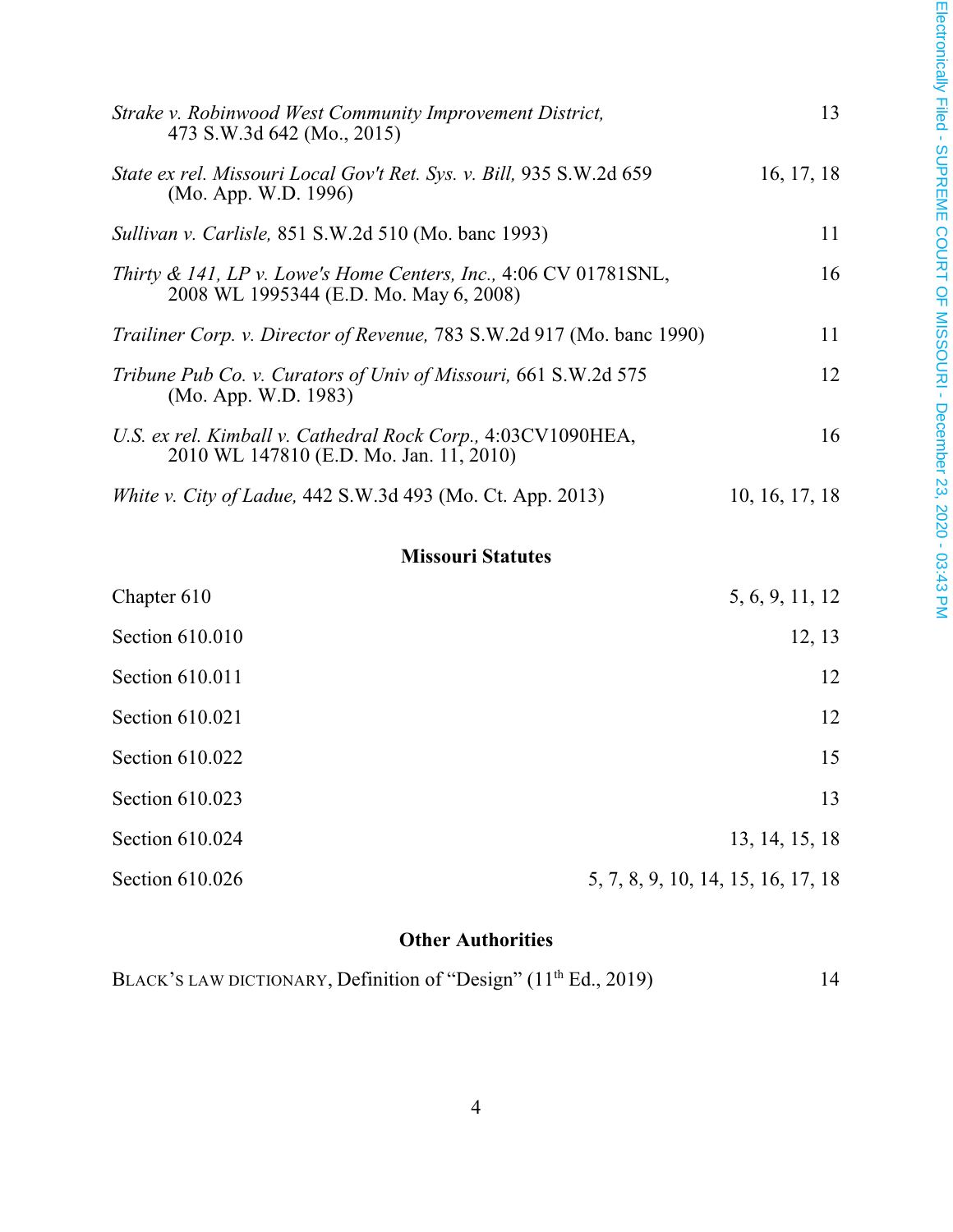### **INTRODUCTORY STATEMENT INTEREST OF AMICI CURIAE**

#### *This brief is being filed with the consent of all the parties.*

Amicus Curiae The Missouri Press Association represents approximately 225 publications, print and digital, throughout Missouri. The organization was formed in 1867 for the purpose of furthering efficiency and morality in the newspaper field, promoting and strengthening the journalism profession, and to make the profession of journalism more beneficial to the people of Missouri. The Association itself was incorporated in 1922 as a not-for-profit corporation. Since inception, the Association has acted to educate in regard to matters relating to journalistic issues in Missouri.

Its members cover news on a local, regional, statewide and national basis on a daily or weekly cycle and they are dependant in many cases to having access to records created and retained by public governmental bodies. When public bodies respond to those requests for access, they have a right under the law to charge certain fees for the costs incurred by the body for "research" and "copying," as set out in Section 610.026, R.S.Mo. The amount charged for access is a key factor in whether the requester, whether the media or the public, is capable of actually receiving the access they have requested. When the public governmental body demands payment of a significant cost for the access, it is the equivalent of denying access to the public.

Similarly, Amicus Curiae Missouri Sunshine Coalition is a Missouri not-for-profit entity formed in 2008 for the purpose of supporting citizens in exercising their rights to open government and access to public records and to promote and defend the exercise of these rights, all of which is premised under the Missouri Sunshine Law, chapter 610, R.S.Mo., which states that it is the public policy of this State that meetings, records, votes, actions and deliberations of public governmental bodies be open to the public unless otherwise provided by law. Members of this organization include private citizens, political activists, community volunteers and, of course, journalists.

When the Circuit Court's ruling stated in Section II of its Opinion that "Under the plain and ordinary meaning of the statute, the public governmental body is authorized to bill for the necessary attorney review time....", it created a substantial roadblock to access of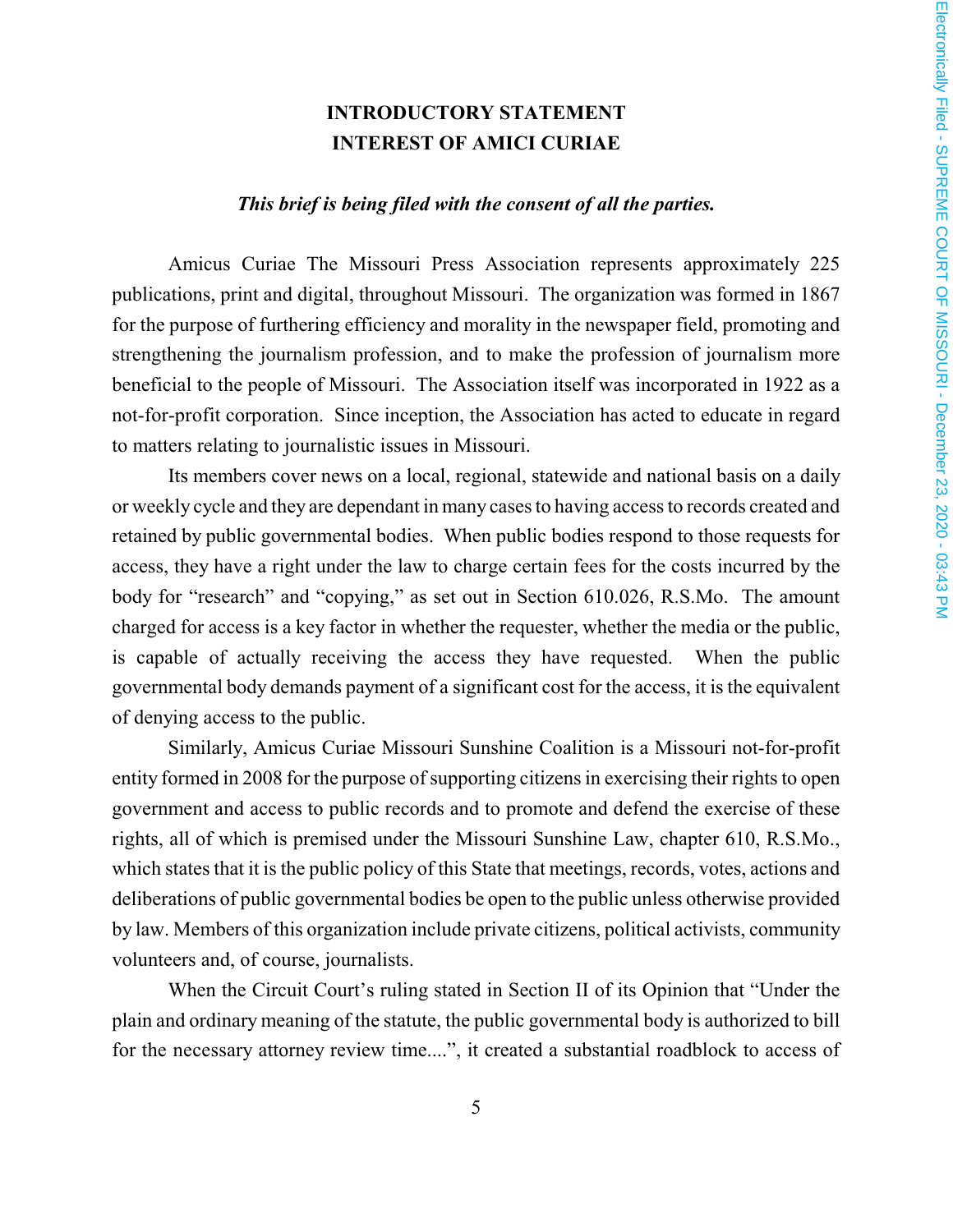public records for the public, as well as the media.

And it is a roadblock that is not supported by the wording of the law which applies to this process. That is the issue which these Amici wish to focus on in their argument, to the exclusion of other issues that the Appellant may argue. These Amici believe a careful reading of the provisions in Chapter 610 make it clear that the Circuit Court erroneously decided who should pay the cost for the process of seeing legal advice in determining what part of an otherwise open record is closed from public inspection. These Amici further set out the basis for their position in this Brief for the Court's consideration of this extremely important issue.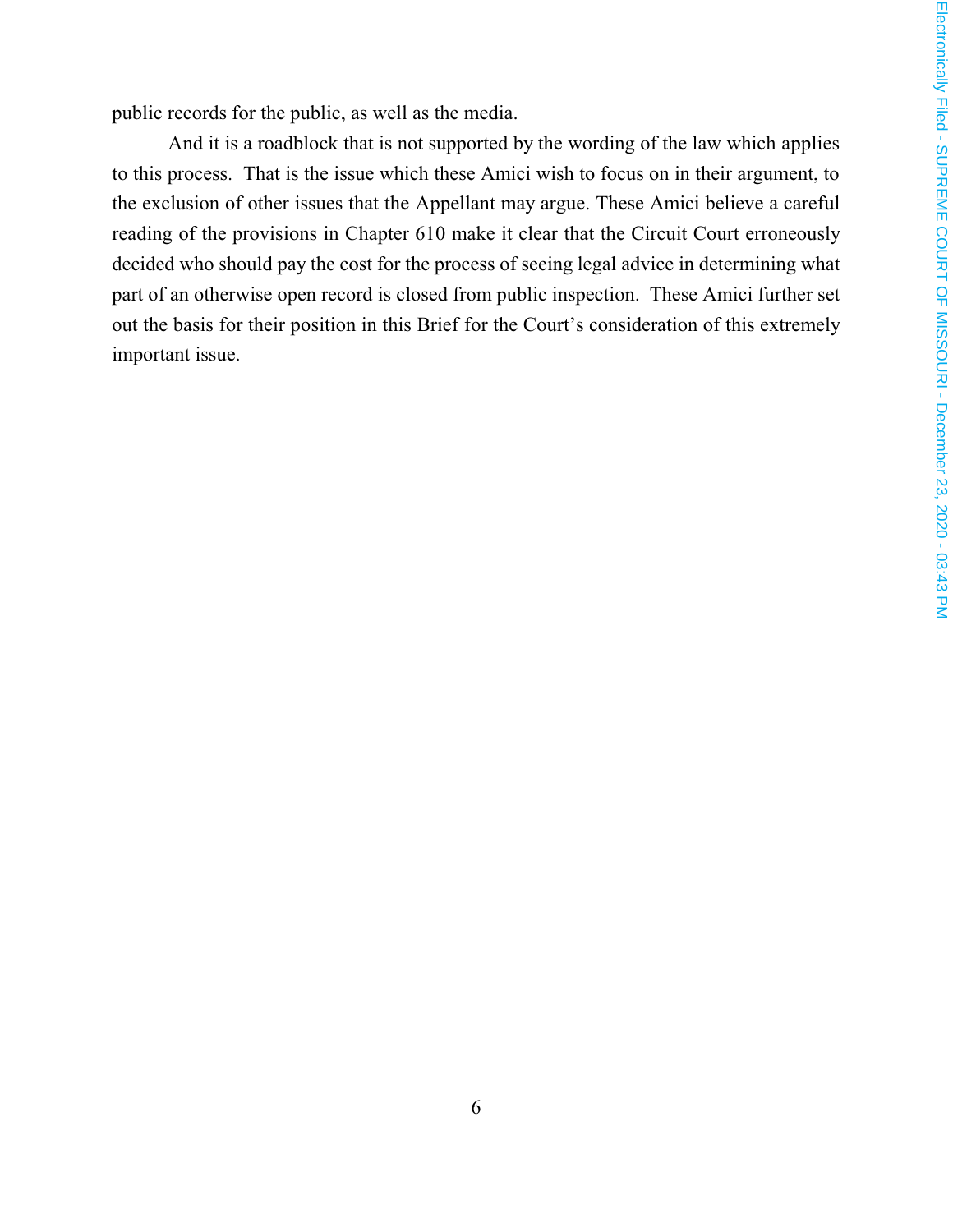# **STATEMENT OF FACTS**

The Amici Curiae hereby adopt the statement of facts submitted by the Appellant Elad Gross in this matter.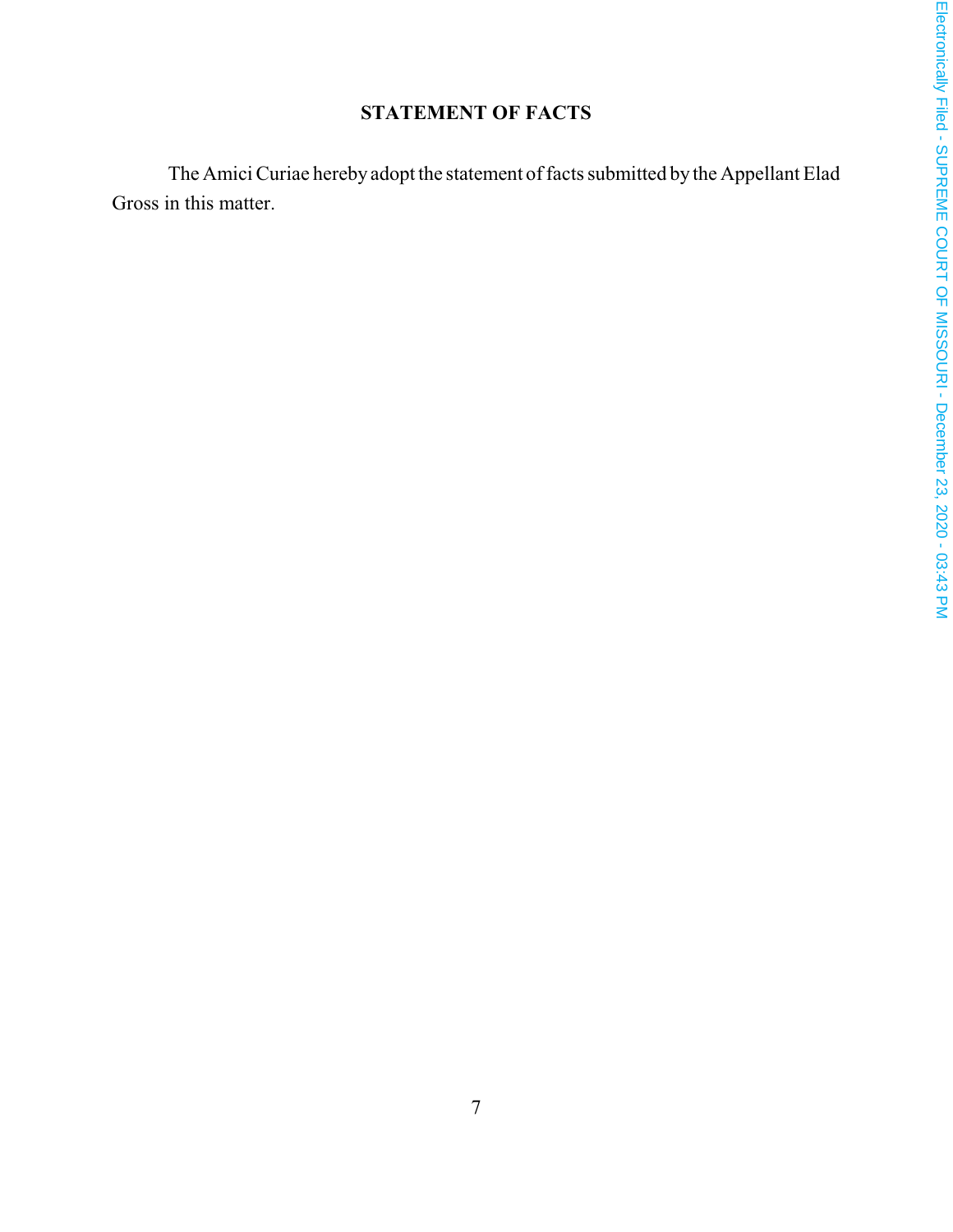### **POINT RELIED ON**

**The trial court erred in holding that a public governmental body is authorized to bill for the attorney review time in regard to responding to a request for access to and a copies of public records, because that is not a cost permitted to be charged under Section 610.026, R.S.Mo., in that the statute only provides for fees to be charged for "a paper copy ..., the hourly fee for duplicating time..., [and] research time."**

Section 610.026.1, R.S.Mo.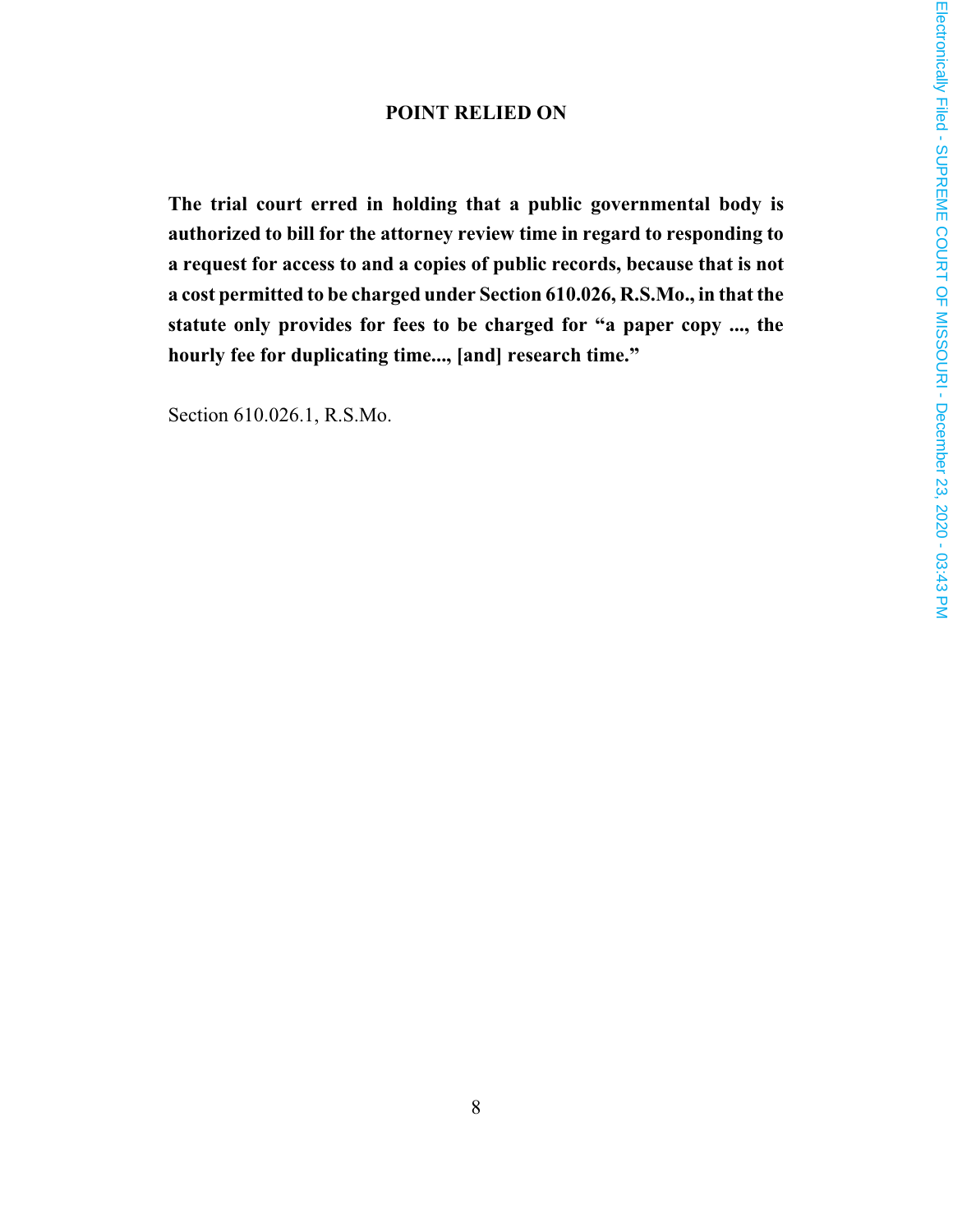#### **ARGUMENT**

*Government ought to be all outside and no inside. . . . Everybody knows that corruption thrives in secret places, and avoids public places, and we believe it a fair presumption that secrecy means impropriety*. U.S. President Woodrow Wilson,  $1912.<sup>1</sup>$ 

**The trial court erred in holding that a public governmental body is authorized to bill for the attorney review time in regard to responding to a request for access to public records, because that is not a cost permitted to be charged under Section 610.026, R.S.Mo., in that the statute only provides for fees to be charged for "a paper copy ..., the hourly fee for duplicating time..., [and] research time."**

Plaintiff Elad Gross began this case with a simple request for access to certain records from the Office of the Missouri Governor, seeking particularly e-mail and paper correspondence and other records retained in that office that related to the corporate entity "A New Missouri, Inc.," and individuals related to that entity. The corporate entity, its purpose and its activities are not relative to the argument these amici are making and neither is the purpose for which the Plaintiff sought those records. This brief relates solely to the response from the Governor's office to the requester and the citation as to the fees to be charged in response to that request made pursuant to the provisions in Chapter 610, R.S.Mo.<sup>2</sup>,

as cited on

*http://www.freedominfo.org/resources/freedominfo-org-list-quotes-freedom-information/,*last visited December 23, 2020.

<sup>2</sup>All references to Statutes in this brief are to the Revised Statutes of Missouri (R.S.Mo., 2016, (Supp. 2017).)

<sup>&</sup>lt;sup>1</sup>Statement of Woodrow Wilson taken from his campaign book THE NEW FREEDOM,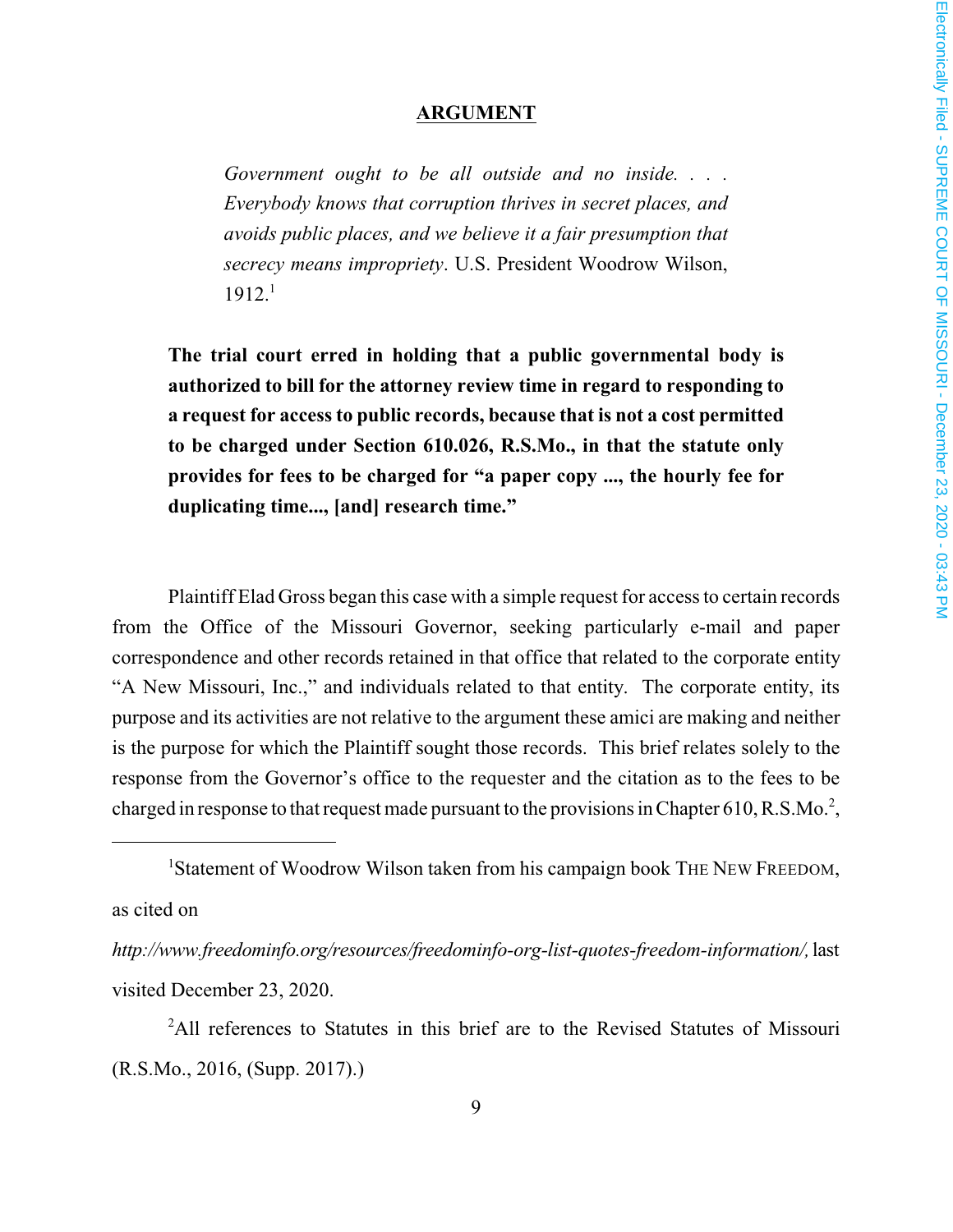that are commonly known as Missouri's "Sunshine Law."

Appellant Elad Gross no doubt sets out in detail the process used in his request for records and the various responses received. These Amici will not restate that information here. What is important is that even at the time these issues were first being discussed by the parties, the Appellant questioned the \$40 per hour employee pay rate he was being charged for the records, noting that no clerical employee working for Respondent was being paid at that rate of pay (L.F. WD83061 Appeal Doc. 2 Page 6, Paragraph 21).

After the Respondent's answer was filed, Respondent filed its Motion for Judgment on the Pleadings (L.F., Doc. 19) and in that pleading made the argument that:

The Governor's Office responded that it had located over 13,000 potentially responsive documents; estimated that over 90 hours of attorney time would be required to review responsive documents (particularly as the request included attorney communications that may be protected, requiring legal analysis and possible redaction); and notified Gross that he would be billed \$40 per hour for research time, which is the hourly rate of the lowest paid attorney on the Governor's staff. (L.F., Doc. 19, Page 1).

Appellant responded to that Motion, arguing that the statute did not permit the Respondent to charge for attorney review time to separate open records from closed records, pointing out that the case of *White v. City of Ladue,* 422 S.W.3d 439 (Mo. Ct. App. 2013), which Respondent cited in support of their proposition, actually did *not* support Respondent's argument but supported the Appellant's position.

The Cole Circuit Court, in its Order dismissing the case, held:

Section 610.026.1(1), provides that, "Research time required for fulfilling records requests may be charged at the actual cost of research time." Under the plain and ordinary meaning of the statute, the public governmental body is authorized to bill for the necessary attorney review time. Research, within the plain meaning of the word, includes efforts by an attorney to review documents for responsiveness, privilege, and work product. Also, as applied to these particular requests for documents, research time covers an attorney's research time because Gross' requests seek information that plainly contains attorney-client privileged materials and work product. (L.F., Doc. 25, Pages 4-5.)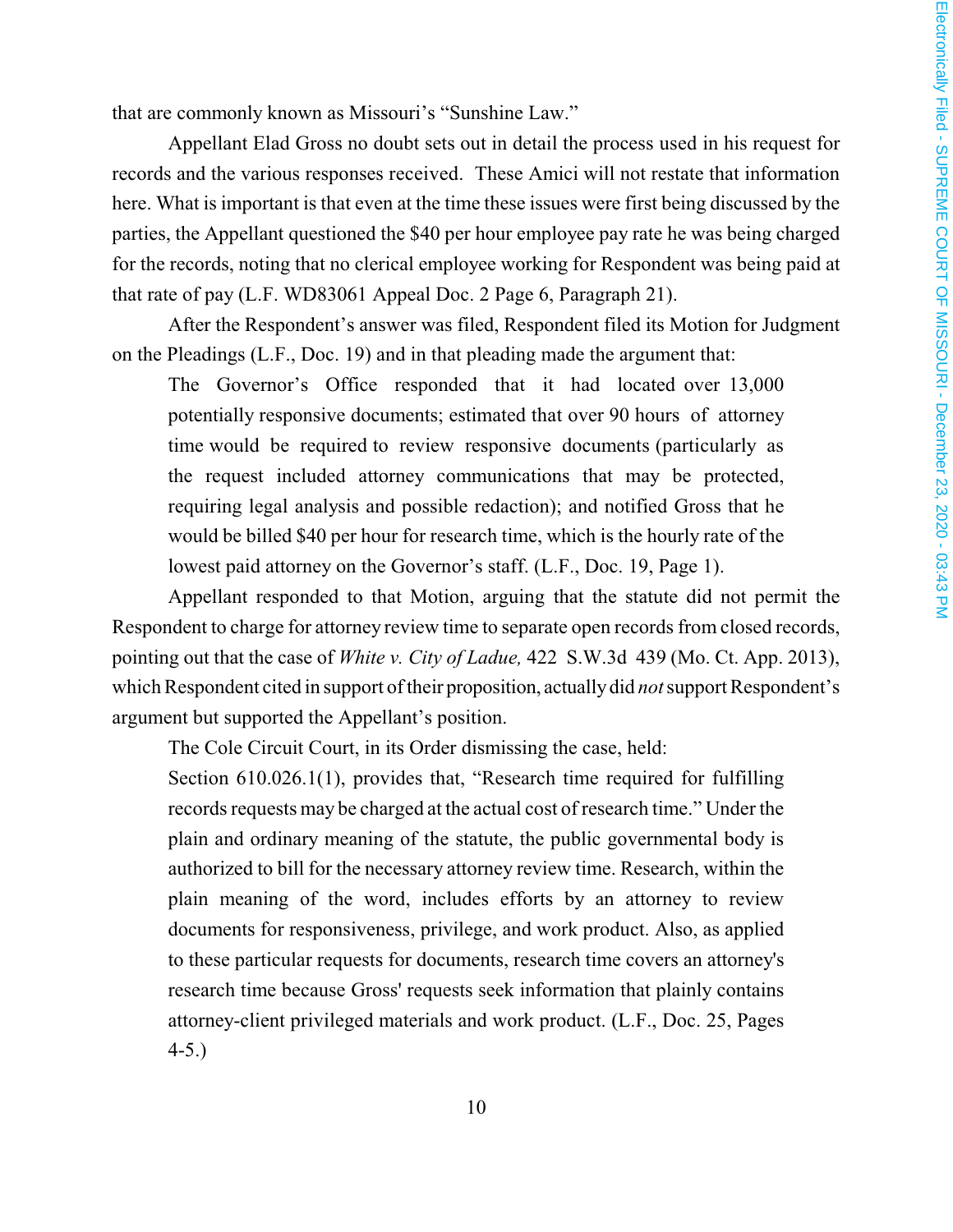The Amici believe that it is clear, under the provisions in Chapter 610, that a public body cannot charge the public for its cost in separating open from closed records, that such costs are not costs for "research," and that the Respondent's Motion for Judgment on the Pleadings should have been denied.

## **I. The language in Chapter 610 is to be liberally construed as a matter of public policy.**

The Missouri Supreme Court has spoken clearly in the past to how the language in the statutes contained in Chapter 610 is to be interpreted. "It is the public policy of this state that meetings, records, votes, actions and deliberations of public governmental bodies be open to the public unless otherwise provided by law. Sections 601.010 to 610.028 shall be liberally construed and their exceptions strictly construed to promote this public policy." *Spradlin v. City of Fulton,* 982 S.W.2d 255, 259 (Mo. 1998).

The subject of interpretation of the language in Chapter 610 was further addressed by the Western District Court of Appeals in the matter of *Pulitzer Publishing Co. v. Missouri State Employees Retirement System,* 927 S.W.2d 477 (Mo. App. 1996).

Statutory interpretation is a question of law. *Staley v. Missouri Director of Revenue,* 623 S.W.2d 246, 248 (Mo. banc 1981). When interpreting a statute, our primary role is to ascertain the intent of the legislature from the language used in the statute and, whenever possible, to give effect to that intent. *Sullivan v. Carlisle,* 851 S .W2d 510, 512 (Mo. banc 1993). In determining legislative intent, the words used in the statute are to be considered in their plain and ordinary meaning. *Trailiner Corp. v. Director of Revenue,* 783 S.W.2d 917, 920 (Mo. bane 1990). 'Further insight into the legislature's object can be gained by identifying the problems sought to be remedied and the circumstances and conditions existing at the time of enactment.' *Sermchief v. Gonzales,* 660 S.W.2d 683, 688 (Mo. banc 1983); *see also Schneider v. Missouri Division of Water Safety,* 748 S.W.2d 677,678 (Mo. banc 1988) ('The legislative intent and meaning of the words can, in many instances, be found in the general purposes of the legislative enactment.'). *Id.,* at 482. All public governmental bodies have records. Section 610.010 (6) defines a "public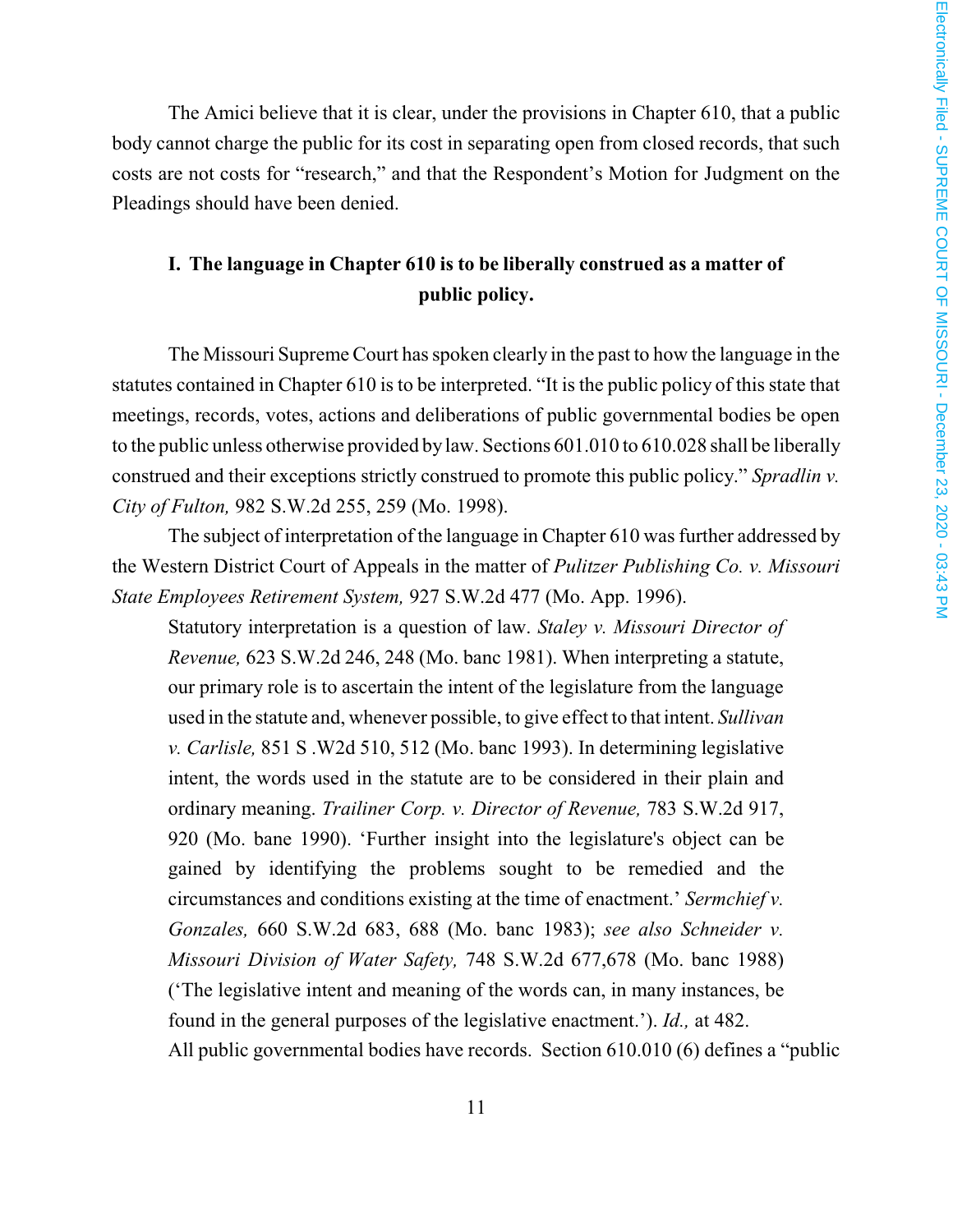record" statutorily as "any record, whether written or electronically stored, retained by or of any public governmental body...." Case law supporting this point can be found in *Tribune Pub. Co. v. Curators of Univ. of Missouri,* 661 S.W.2d 575 (Mo. App. W.D. 1983), at 583, where the Court held, "Syllogistically, what constitutes a 'public record' neatly falls into place when the existence of a 'public governmental body' has been ascertained, as § 610.010(4) defines 'public record' as 'any record retained by or of any *public governmental body*.' " (Emphasis added by the court.)

Additionally, the statute is clear that there is a presumption that public records are open. (Section 610.011.1.) The exceptions to this presumption are to be strictly construed. (Section 610.011.1.)

Thus, an analysis of this matter begins with the principal that if a record is retained by a public governmental body, it is an open record and that exceptions to that statutory mandate are to be strictly construed.

# **II. If the records are public records, the public body should bear the cost of separating open from closed records pursuant to Section 610.024.**

There are clearly two kinds of public records, under the statutory provisions in Chapter 610. The default, as set out above, is that all records are open records. The exception to that standard are records which are "closed" as that term is stated in the introductory paragraph to Section 610.021, which contains the "exceptions" to the law.

The Appellant, and these Amici, do not argue here that public governmental bodies may *not* close records. The law, specifically Section 610.021, is clear that public bodies do have a privilege to close certain records under those subparagraphs which authorize such closure if they so choose. It is important to note that this introductory language in Section 610.021 uses the phrase "is authorized to" in discussing such closure, indicating that closure is not mandatory on the part of the public body but is discretionary. This Court spoke of the "permissive closure" availability contained in Section 610.021 earlier, in its decision in *Guyer v. City of Kirkwood,* 38 S.W.3d 412 (Mo., 2001), at 414.<sup>3</sup>

<sup>3</sup>Further support for this analysis is found in *Strake v. Robinwood West Community Improvement District,* 473 S.W.3d 642, 645 (Mo., 2015); *State ex rel. City Of Springfield v.*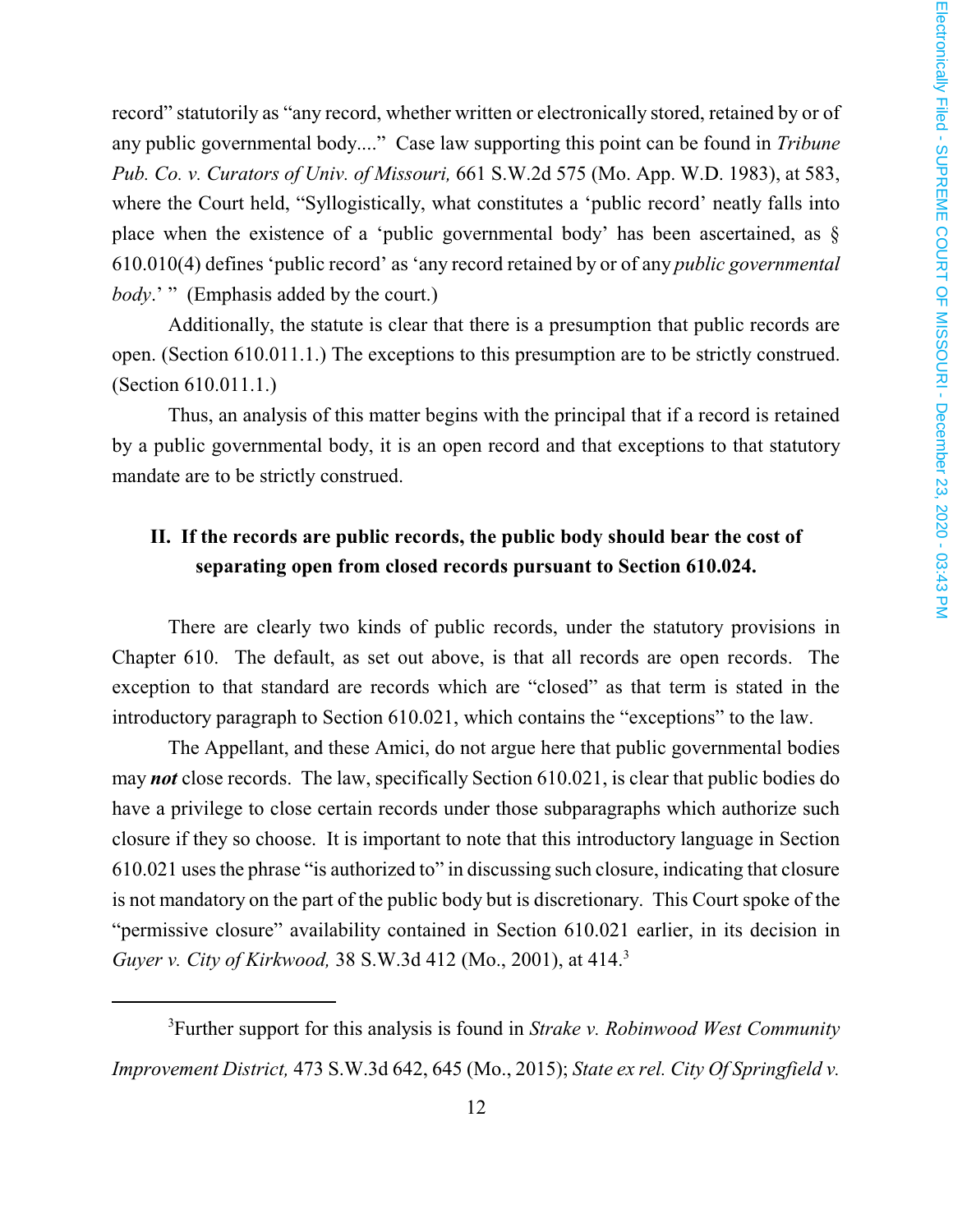But one key factor in this analysis, at this point, is the issue of *where* responsibility lies for designating records as "open" or "closed." The method being used by Respondent is that a designation of records as "open" or "closed" occurred at the time the request for access was received. Such a process then leads the Appellate Court to the analysis of what is included in costs of "research" and the holdings that the requester must pay for those legal fees in making that determination.

The Court of Appeals, in its decision, in particular in its analysis of Subsection (1) (L.F. Document 25, Page 11, et seq.), discusses its analysis of the definition of the term "search" and the term "research." These Amici do not dispute the definitions the Appellate Court cited. But these Amici believe the Court was wrong in its conclusion that "research," which means the "studious inquiry or examination" of documents, meant that process included the Governor's Office engaging in legal analysis of records at the time it had to determine what to produce to the Appellant in response to his request.

What is key to making this analysis is the consideration of the timing of these activities. And what the Appellate Court's opinion disregards is the duty imposed on public bodies by Section 610.024. The obligations contained in that section of the law must be considered in analyzing the surrounding statutes and the process of providing for public access of its records.

Section 610.023 mandates that each public body "shall made available for inspection and copying by the public of that body's public records." And the term "public records" is a defined term in Section 610.010, where the definition specifies it as "any record, whether written or electronically stored, retained by or of any public governmental body...."

Clearly, then, a public governmental body's "public records" are many. But those records are documents which already exist, because they are "retained." But at the time those records are being created, they are governed by the further instructions about public records which may be found in Section 610.024. Subsection 2 of that statute says, "When designing a public record, a public governmental body shall, to the extent practicable, facilitate a separation of exempt fromnonexempt information." The language there needs no dictionary analysis – it is simple. A record ideally is designed, if possible, to facilitate "exempt" (or

*Brown,* 181 S.W.3d 219, 222 (Mo.App. S.D., 2005); and *Laut v. City of Arnold,* 417 S.W.3d 315, 319 (Mo.App. E.D., 2013).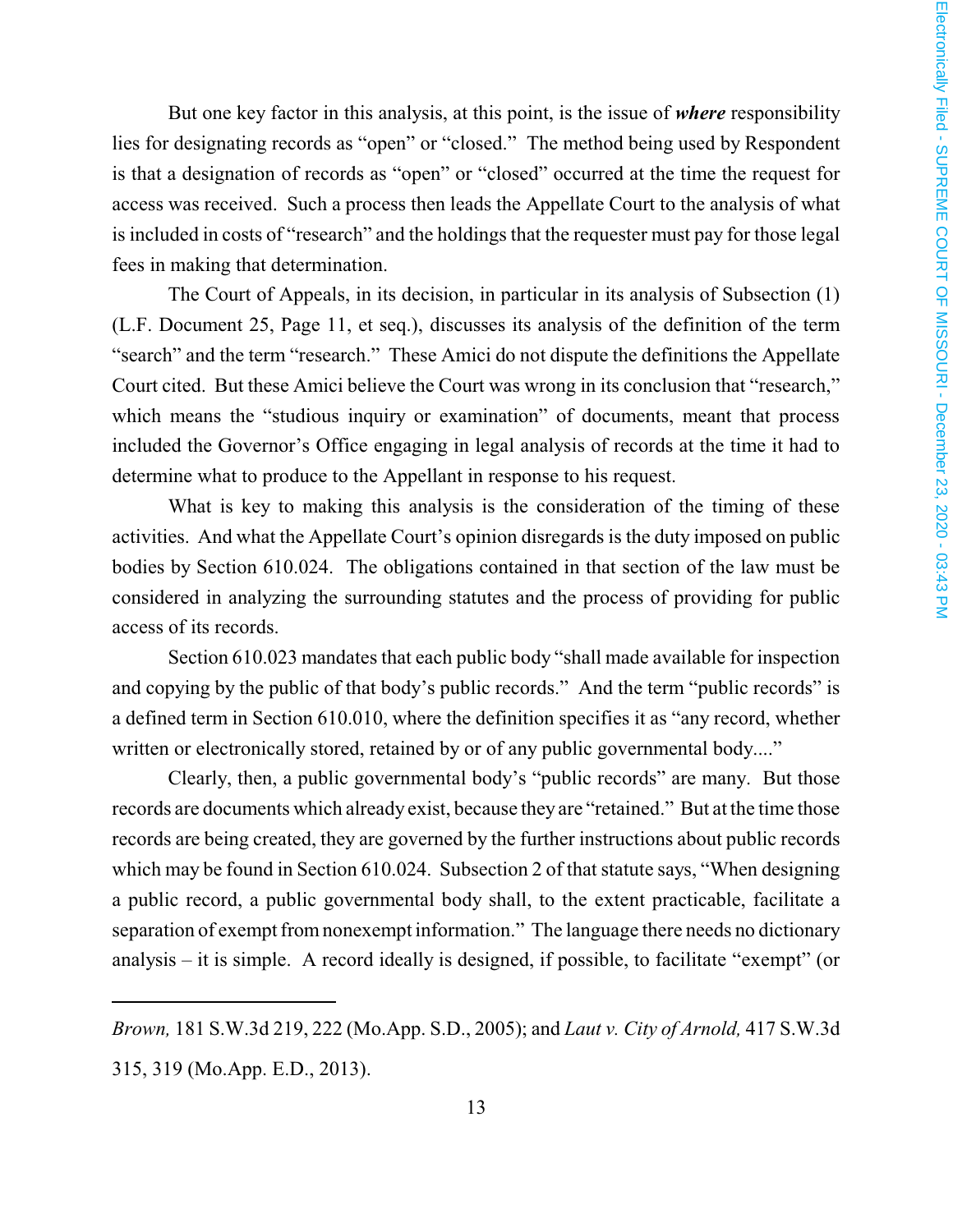"closed") from "nonexempt" ("open") information. The term "designed" cannot be talking about a process that occurs *after* the record is created and exists. It can only be interpreted to be talking about a point in time when the record is being created. One does not create a pattern of elements in a finished product – it is, rather, a term used to describe how something is put together.<sup>4</sup> Subsection 2 is instructing how a public record should be put together at the time it is created.

Subsection 1 specifically deals with handling a record which contains both open and closed ("exempt" and "nonexempt") material. And it is very clear as to has the responsibility for that separation process. "....[T]he public body shall separate the exempt and nonexempt material and make the nonexempt material available for examination and copying." And nowhere in that sentence does it say, or even infer, that the person making the request pays for this process. And it doesn't state or infer that the process specifically identified there is "research" as that term is used in Section 610.026. The separation process is part of the statute discussing the creation of public records. It is not a part of the subsequent statute setting out the process for obtaining copies of public records.

Case law sets out basic principles for statutory interpretation. "...[W]e are mindful of the principle which underlies all rules of statutory construction, namely, that we should first seek the intention of the legislature, and if possible effectuate that intention. In arriving at the intention of the legislature the objectives of the enactment are to be considered. It is equally fundamental that in interpreting a statute we must place a construction thereon which is reasonable and logical and will give meaning thereto." (Internal citations omitted.) *Globe-Democrat Pub. Co. v. Industrial Commission,* 301 S.W.2d 846, 851–52 (Mo.App. 1957).

Here, Section 610.024 says that 1) the public body must separate the exempt from nonexempt materials, and then, 2) that the public body must make the nonexempt material available for examination and copying. Nowhere is the tern "research" used or incorporated into this statute as part of that process. The term "research" is used only in the subsequent

<sup>4</sup>For example, Black's Law Dictionary defines the term "design" in definition 3 as "The pattern or configuration of elements in something...." DESIGN, BLACK'S LAW DICTIONARY (11th ed. 2019).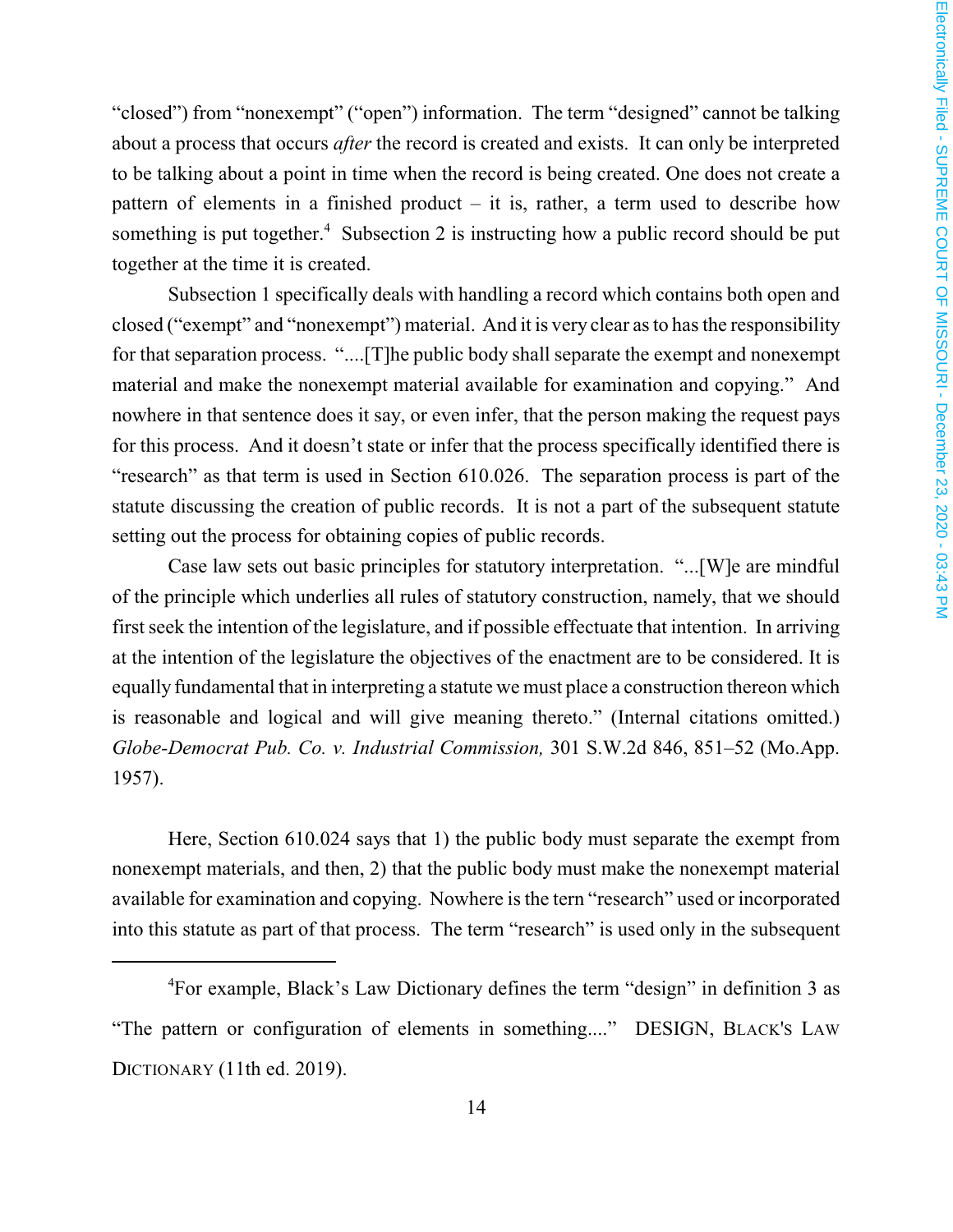statute (610.026) in terms of making copies of the records being produced, records which, according to Section 610.024, have already been separated so that only open records are being made available to the public.

Again, the Amici note that Missouri's Supreme Court has mandated that in the process of interpreting a statute, words should be given their "plain and ordinary" meaning. "The primary rule of statutory interpretation is to ascertain the intent of the legislature from the language used, to give effect to that intent if possible, and to consider the words in their plain and ordinary meaning.... Statutory construction should not be hyper technical but instead should be reasonable, logical, and should give meaning to the statutes..... " *In re Boland,* 155 S.W.3d 65, 67 (Mo. 2005) (Internal citations omitted). "Our primary goal is to ascertain the intent of the legislature by considering the plain and ordinary meaning of the terms used .... Under traditional rules of construction, the word's dictionary definition supplies its plain and ordinary meaning...." *Motton v. Outsource Intl.*, 77 S.W.3d 669, 673 (Mo. App. E.D. 2002) (Internal citations omitted).

The logical way to read Section 610.024.1 is that it states that it is the duty of the public body to separate "exempt" from "nonexempt" material in public records. This is in harmony with the provisions in Section 610.022 (6) that require a public governmental body to take a vote to close certain records. The body is responsible for identifying closed records from open records at the time when the records are created or when that vote is taken pursuant to Section 610.022 (6) and thereafter is mandated to "separate" the closed records from the open records as stated in Section 610.024.1. before it proceeds to make the open records available to the public. Furthermore, the public body is told in Section 610.024 "to the extent practicable," to facilitate the separation of exempt from nonexempt information. When the public body advises that nonexempt materials will not be made available to the public, upon request, it is to describe the material that is exempted unless doing so would reveal its contents, according to that Section.

But these Amici note that there is not a single word in this section of the law imposing any duty on the public to pay for that process.

So what does Section 610.026 mean when it talks about charging for "research time?" <sup>5</sup> These Amici believe a more reasonable interpretation of that language is that the

<sup>5</sup> I.e: " *Research* time required for fulfilling records requests may be charged at the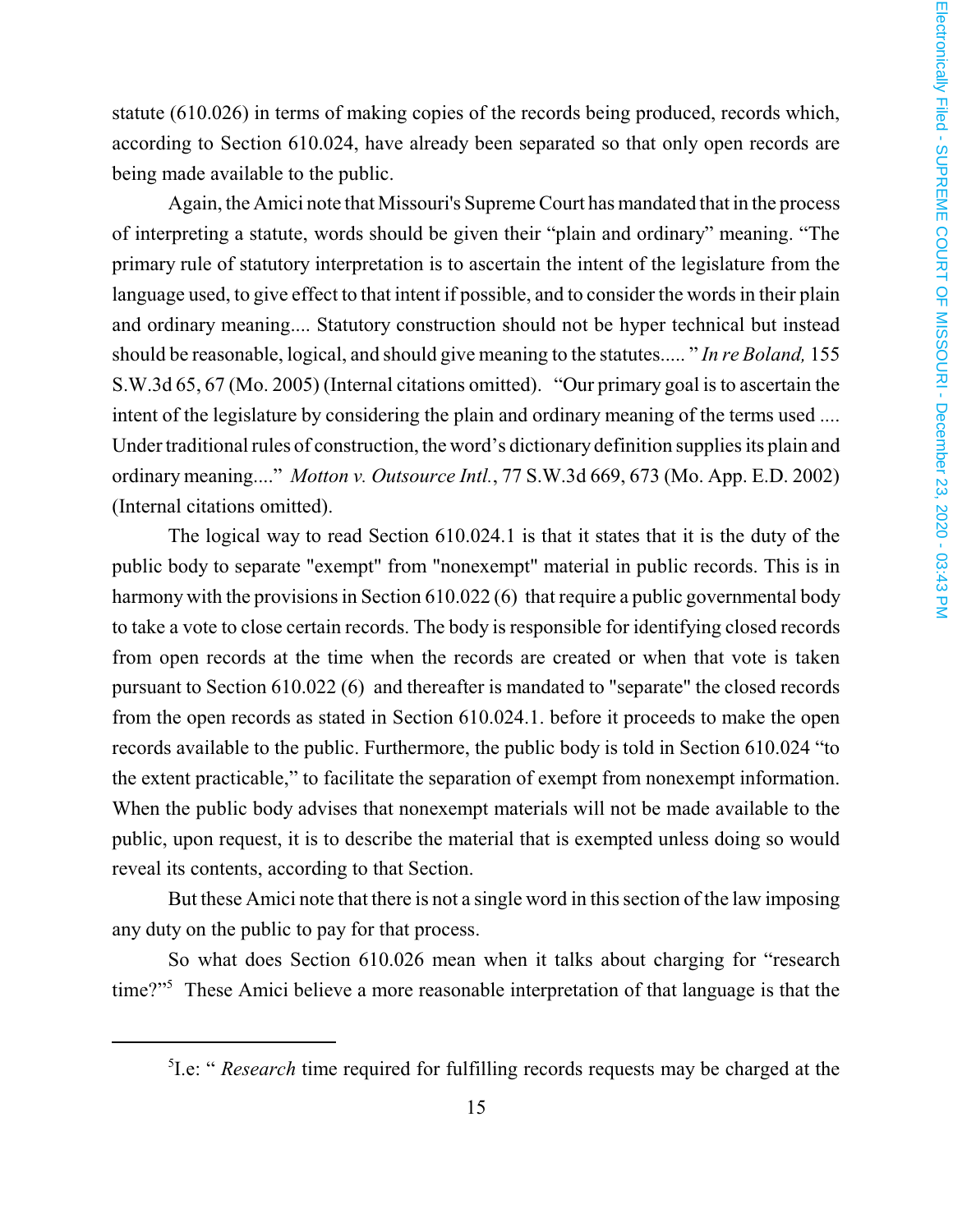process of pulling records is, actually, a two-step process, first searching out a broad group of records potentially related to a request for access, and then researching which actual records are responsive to the request made by the requester. For example, a request for "minutes" of a particular meeting will lead first to the location where minutes are kept, and then additional time to locate the specific set of minutes being requested by the member of the public.

The phrase "research time" appears to have only been discussed in nine Missouri cases.<sup>6</sup> And of those nine, the only cases that touch on the Sunshine Law are *White v. City of Ladue,* 422 S.W. 3d 439 (Mo. App. E.D. 2013) and *State ex rel. Missouri Local Gov't Ret. Sys. v Bill,* 935 S.W. 2d 659 (Mo. App. W.D. 1996). In the *White* case, involving a former chief of police who brought claims against the city for wrongful discharge in violation of public policy and for an alleged violation of Sunshine Law, the trial court "...found as a matter of 'first impression' that the City committed a violation of the Sunshine Law by requesting payment for attorney review time..." *White,* at 452. The appellate court did not

<sup>6</sup>The nine cases located by Plaintiff's counsel include the following: *U.S. ex rel. Kimball v. Cathedral Rock Corp.,* 4:03CV1090HEA, 2010 WL 147810 (E.D. Mo. Jan. 11, 2010); *Ladies Ctr., Nebraska, Inc. v. Thone,* 645 F.2d 645 (8th Cir. 1981); *Neufeld v. Searle Laboratories,* 84-0932-CV-9, 1987 WL 19228 (W.D. Mo. Oct. 16, 1987), rev'd, 884 F.2d 335 (8th Cir. 1989); *Conroy v. Aniskoff,* 507 U.S. 511, 113 S. Ct. 1562, 123 L. Ed. 2d 229 (1993); *Thirty & 141, LP v. Lowe's Home Centers, Inc.,* 4:06 CV 01781SNL, 2008 WL 1995344 (E.D. Mo. May 6, 2008); *Knight v. Krauser,* 15-CV-0171-FJG, 2015 WL 3473157 (W.D.Mo. June 2, 2015); *Carter v. Stendeback,* 482 S.W.2d 534 (Mo. App 1972), *White v. City of Ladue,* 422 SW.3d 439 (Mo. App. E.D. 2013), and *State ex rel. Missouri Local Gov't Ret. Sys. v. Bill,* 935 S.W.2d 659 (Mo. App. W.D. 1996).

actual cost of*research* time. Based on the scope of the request, the public governmental body shall produce the copies using employees of the body that result in the lowest amount of charges for search, *research*, and duplication time...." (Emphasis added.)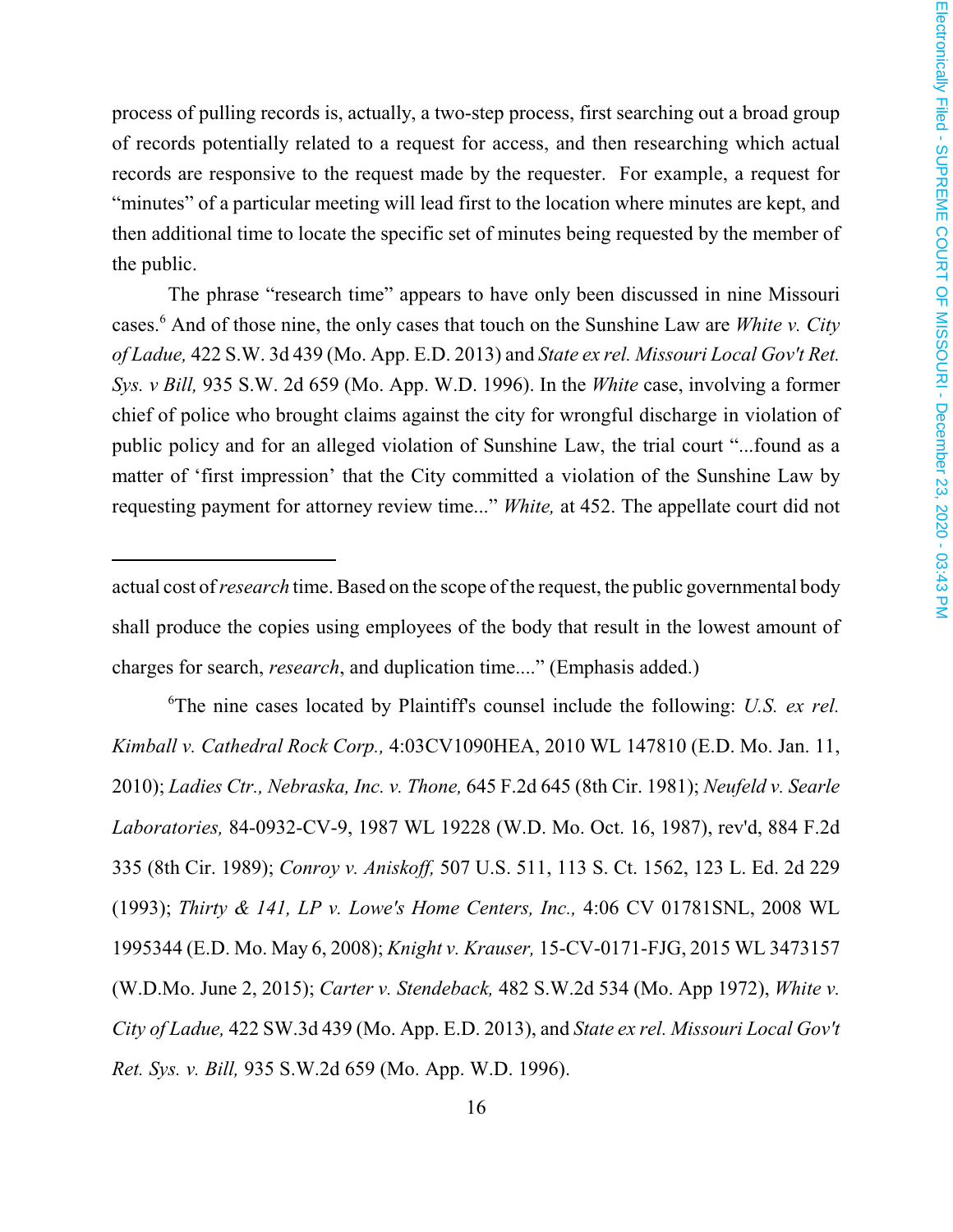address that definition because it was not pertinent to the foundation on which its holding was based, but it is important to note that the appellate decision, in footnote 10 attached to that sentence in its holding, did state the following:

We note that neither White nor the City has challenged the trial court's ruling that attorney's fees may not be charged as research time under the Sunshine Law. *The St. Louis Post-Dispatch* has filed an amicus curiae brief with this Court, urging that "allowing parties to charge for costs incurred for attorneys reviewing Sunshine Law [requests] ... undermines the purpose of the statute." However, as this issue is not raised in the instant appeal, we decline to address it. *See Robert Williams & Co., Inc. v. State Tax Comm'n of Missouri,* 498 S.W.2d 527, 530 (Mo. banc 1973) ("Amicus curiae cannot inject new issues into the case and the court will not pass on contentions urged by an amicus curiae but not presented by the parties."). *White,* at 452.

In addition, the Amici point out to the Court that in the older decision, i.e. the *State ex rel. Missouri Local Govt Ret. Sys.* decision, the appellate court was clear in its holding on this issue as to who had this obligation. "To the extent that the information Bill sought was contained in a record which also contained exempted information, LAGERS had an obligation to cull the requested information from the record and to disclose it. See *Oregon County R-IV School District v. LeMon,* 739 S.W.2d 553, 556 (Mo.App.1987)." *Id.*, at 664.

And specifically, in the language in Section 610.026.1 (2) relating to copies of records maintained on computer facilities, such as is the case in some of the records relative to this request, the fees that may be charged pursuant to that statute are limited solely to "the cost of copies, staff time... required for making copies and programming, if necessary, and the cost of the disk, tape, or other medium used for the duplication." This is distinctly different than the fees to be charged for to paper copies, as Subsection 610.026.1 (1) specifically references charging for the hourly fee for duplicating time based upon the hourly rate of pay for the clerical staff of the public body making the copy and a per-page charge for a paper copy. Of interest and note is the fact that ONLY this subsection, and NOT the subsection related to electronic copies, includes in the list of chargeable fees the cost of "research time." Perhaps that is because that the research portion of the search is much easier on a computer than it is when dealing paper records.

These Amici argue that the *Lagers* case is clear, the argument of the amicus cited in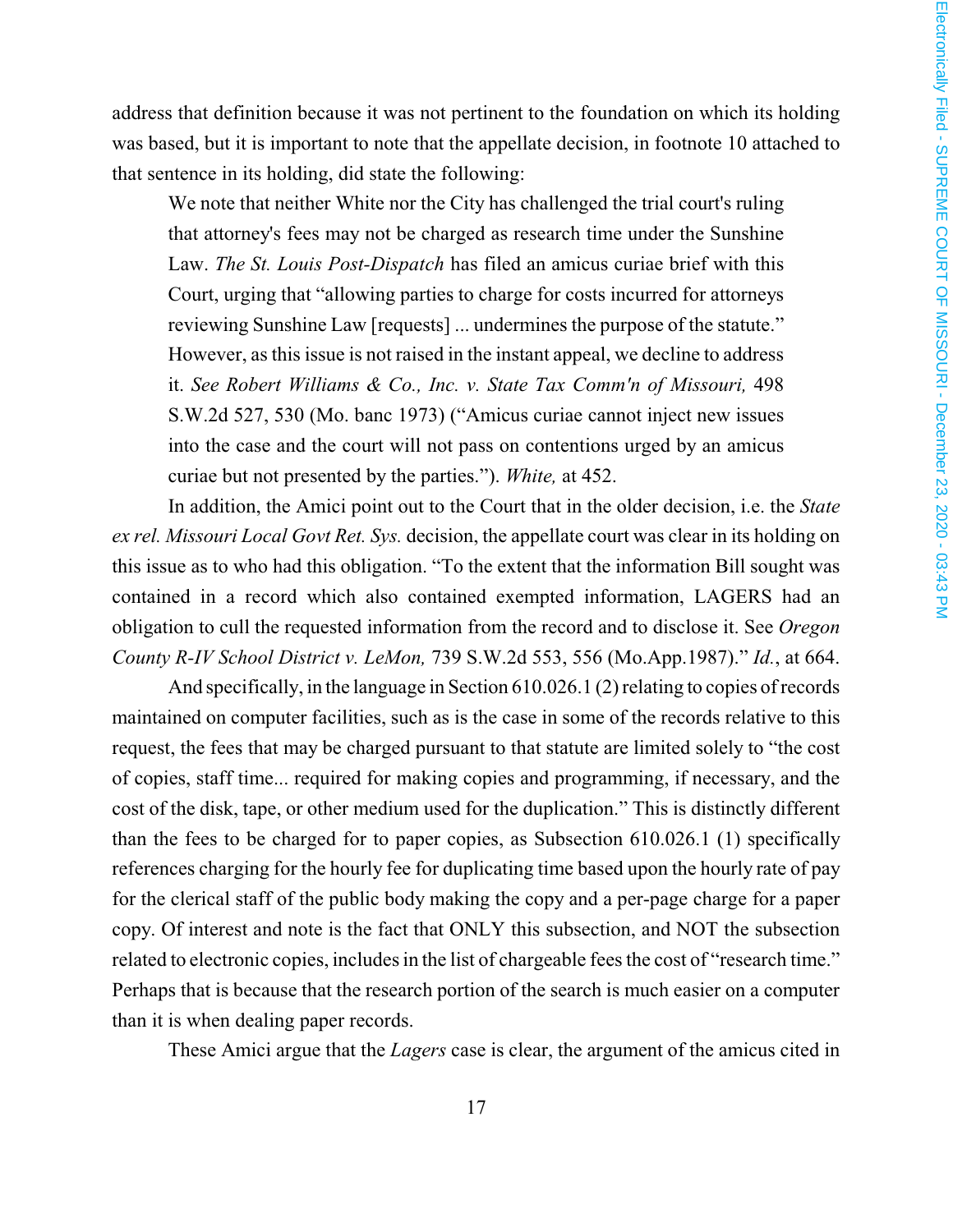the *White* case is a correct argument, and that reading the language in Section 610.026.1 (1), especially when read alongside the language in Section 610.026.1 (2), can only lead to the conclusion that "research time" means the time required to locate specific records that are responsive to the specific record request and cannot be held to include time attributable to the public body (and/or its attorneys) in performing their required duty of separating "exempt" from "nonexempt" records, which is a cost that is attributable to the public body.

Research is a cost that can be charged, based upon the language in Section 610.026.1 (1) but in order to harmonize that statute with Section 610.024, clearly the term "research" cannot mean the separation of"exempt" from"nonexempt" in the original separation process. That is not the language contained in Section 610.024 and is not specified in Section 610.026.1(1). Instead, it is absolutely clear in Section 610.024 that the determination of what records are "privileged" is the responsibility solely of the public body.

#### **III. Conclusion**

For the reasons set out above, these Amici respectfully urge this Court to reverse the Judgment of the trial court, to hold that the cost of separating "exempt" from "nonexempt" records should be borne by the public governmental body and not charged as "research time" against the person requesting access to the records under Section 610.026, and for such other and further relief as this Court deems just and proper in this matter.

Respectfully submitted,

THE MANEKE LAW GROUP, L.C. /s/ Jean Maneke Jean Maneke, Mo. 28946 2345 Grand Blvd., Ste. 1600 Kansas City, Missouri 64108 (816) 753-9000 fax (816) 753-9009 *jmaneke@manekelaw.com* ATTORNEYS FOR AMICI CURIAE THEMISSOURI PRESS ASSOCIATIONAND MISSOURI SUNSHINE COALITION